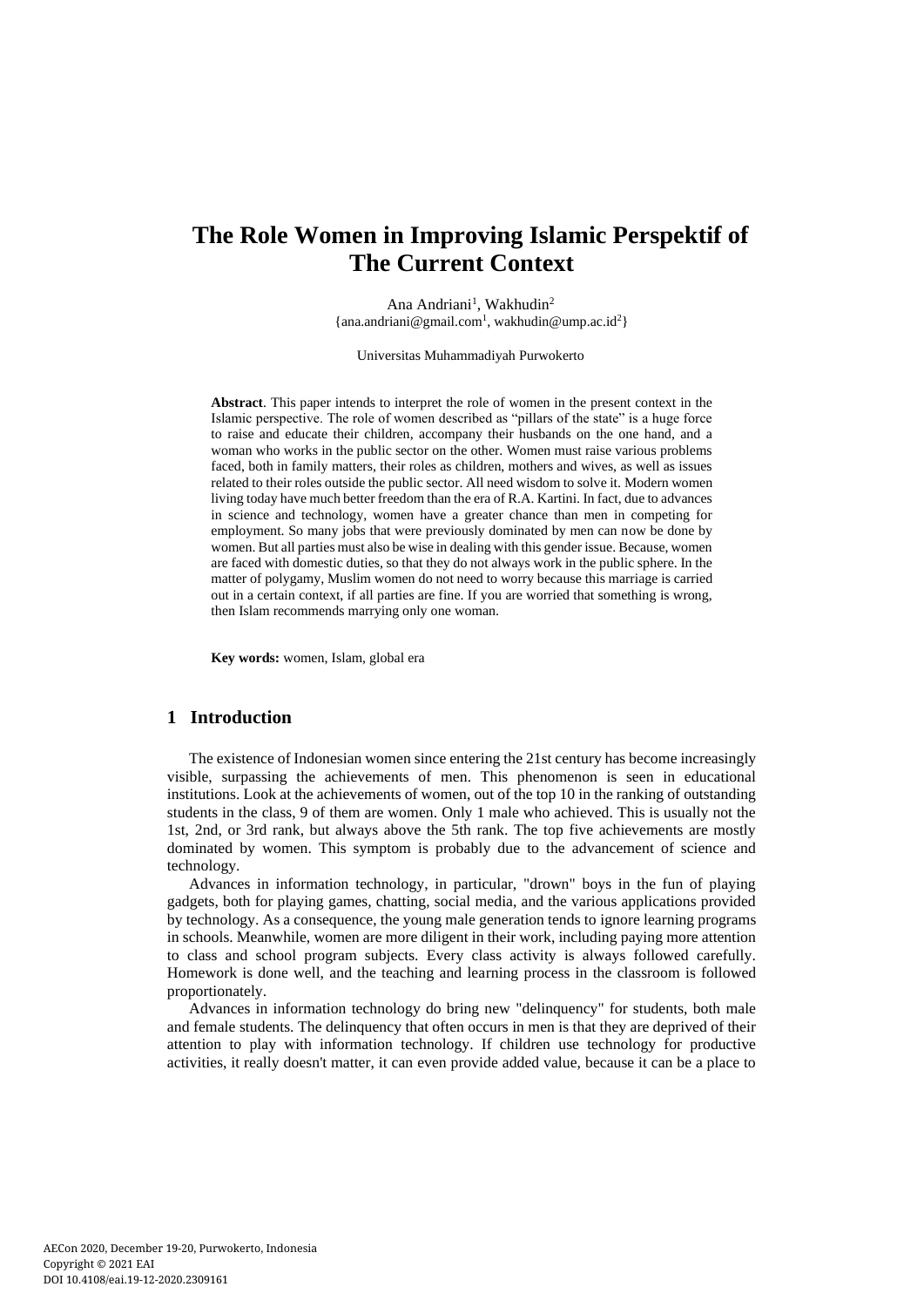express creativity and innovation. But what happens in general, boys use technology for counterproductive activities, such as excessive chatting, playing games indefinitely, and accessing pornography. Uncontrolled counterproductive activity causes boys' achievement in class to stagnate in the lower ranks.

Symptoms of "delinquency" in girls are almost the same, immersed in the sophistication of science and technology. But women prefer a different segmentation, for example, they prefer Korean dramas. Liking K-Pop is actually a normal symptom, but spending the whole night watching drama fragments makes them physically tired during the day, so they are not ready to study in class. This symptom is mostly found in female students, but not as many as male students who spend their evenings "cracking" gadgets and various internet-connected devices for counterproductive activities.

As a further result, women are more likely than men to enter the world of work, especially when entering jobs that require more intellect. The intelligence that is reflected in the classroom is also reflected in the intellectuality of the test results when entering the world of work. Thus, in various recruitments for new hires, the Human Resources Department recruits more women than men if the test measures used are cognitive and soft skills. The number of new employees between men and women is no longer balanced, for example, 50%: 50%, but there are always more female human resources (HR) than men.

Symptoms of the increasing superiority of women are also seen in the world of work that requires masculinity. Jobs that in the past were mostly done by men were slowly being taken over by women. Workers at Filling Stations, for example, in the past were mostly men. But now they are dominated by women. In fact, many of them work night shifts. Likewise parking attendants or other manual laborers, women are increasingly filling these jobs.

When working, women also adjust more easily than men. The combination of intellectuals with their soft skills causes women to be more flexible at work and able to solve various problems better. But women workers do not have problems. The main problem for women is when they are married. Women have difficulty dividing their time between taking care of their family, both helping their husbands and taking care of their children, and working in the office. Some women have to work very hard to allocate time for family and profession, but not a few of them give up on the situation by choosing a family and neglect work in the office. In fact, many of them choose to resign from work to take care of the household and choose to live with their children.

This symptom indicates a change in gender relations between men and women, in which women increasingly dominate various aspects of life. The number of female births that is more than that of men is one of the causes, in addition to a change in work ethic between the two sexes. This phenomenon is also evidence that gender equality in Indonesia is increasingly evident, if it cannot be said that women are increasingly taking over men's opportunities.

This article at the beginning focuses more on the relationship between men and women from the perspective of feminism. Meanwhile, the next section focuses on the role of women in an Islamic perspective, especially in examining women's activities today. In the end, this paper invites all parties to find a compromise of thought between glorifying women according to the morals of the Islamic religion on the one hand, also providing opportunities for women to have careers, but still providing opportunities for men to take part in their world without having to compete with labor woman.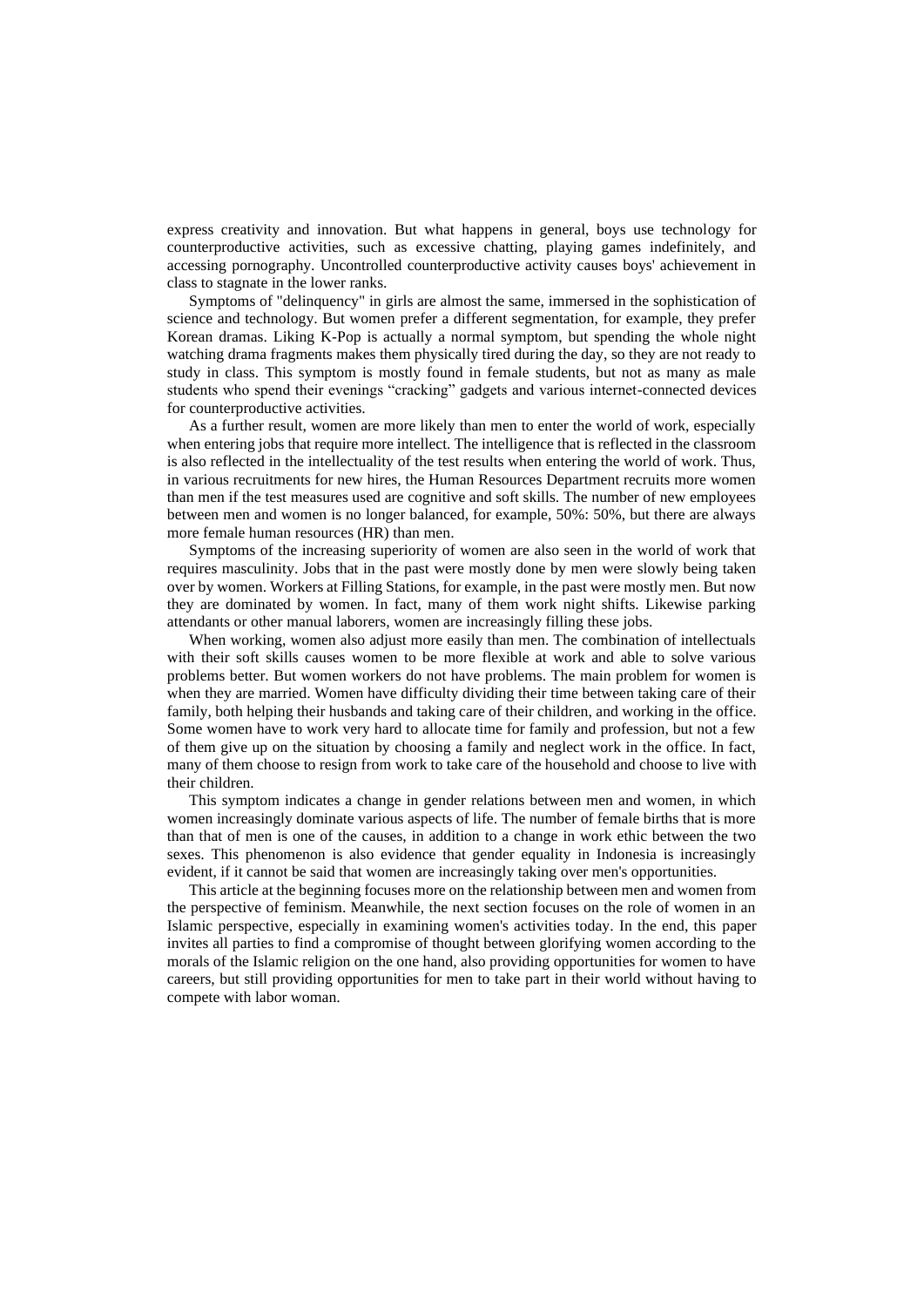## **2 Literature**

Allah SWT created everything in pairs. There are day-night, morning-evening, dark-light, left-right, up-down, life-death, and also men and women. All of this is created for a harmonious relationship. Logically, if there was only one side, no other side, that would be very unlikely. As on two inseparable sides of the coin. The Quran repeatedly mentions partners in the botanical realm, it also mentions partners in a more general way, and with indefinite boundaries.

"*Glory to God who has created pairs all both from what the earth has grown and from themselves and from what they do not know*" (Alquran Surah Yaa Siin, 36: 36). From the very beginning, Allah created human beings so that a pair-and-partner relationship between Adam and Eve could be realized. Furthermore, the male pairs with the female, the sky pairs with the earth, the sun pairs with the moon, the day pairs with the night. Islam teaches, sin pairs with reward, heaven pairs with hell, satan pairs with angels.

With regard to the existence of women and men, a harmonious partner is ideal. They complement each other. "*It is made beautiful in the human (view) of the love of what is desired: women, children, wealth of gold, silver, selected horses, livestock and fields. That is the pleasure of living in the world, and with Allah is a good place to return (heaven)"* (Surah An-Nisa: 1).

#### **2.1 Women of Inspiration**

In human life, women are always an inspiration, the story of Jeanne d'Arc in the 15th century in France, is one of them. How she became a fire of enthusiasm for the French nation when her country was occupied by Britain. The issue of being a spreader of witchcraft, then finally being burned alive, making her a holy woman. Women cannot be separated from the society in which they live, and women are an inseparable part of an entity called family. Managing the household and partnering with the husband in the household are important roles for women in general, having an important position as intellectuals, to borrow Edward Said's thoughts in his book The Representation of Intellectuals, women as intellectuals are able to say what they think is true, whether or not they are in accordance with the thoughts of the authorities. It would be a mistake to know what to say but avoid saying it, and should never be devoted to those in power. Another unique role of women is to have the task of carrying out duties in the household and in the public sphere.

Thus it becomes clear that the position of women in the situation of living together in a country is very important. Women as the pillars of civilization have the ability to be able to reconstruct human civilization in accordance with the corridors outlined by God to them, of course by giving a touch of religious education so that their existence, potential and goodness can contribute to improvements in the formation of civilization and be able to support it when she is the first educator of mankind.

The problem today is that women face quite serious obstacles. The dual role in the public sector, which seems to be the culture of society today, has huge consequences for its continued role in the domestic sector. The existence of women outside the home often interferes with their activities in their families. In fact, the public space is wide open. Meanwhile, the reality of the community (silence majority), which is starting to be apathetic and apolitical, can be found anywhere. Emancipation that is able to bring out the extraordinary potential of women can be accepted by society without having to sacrifice the main role of women in the family.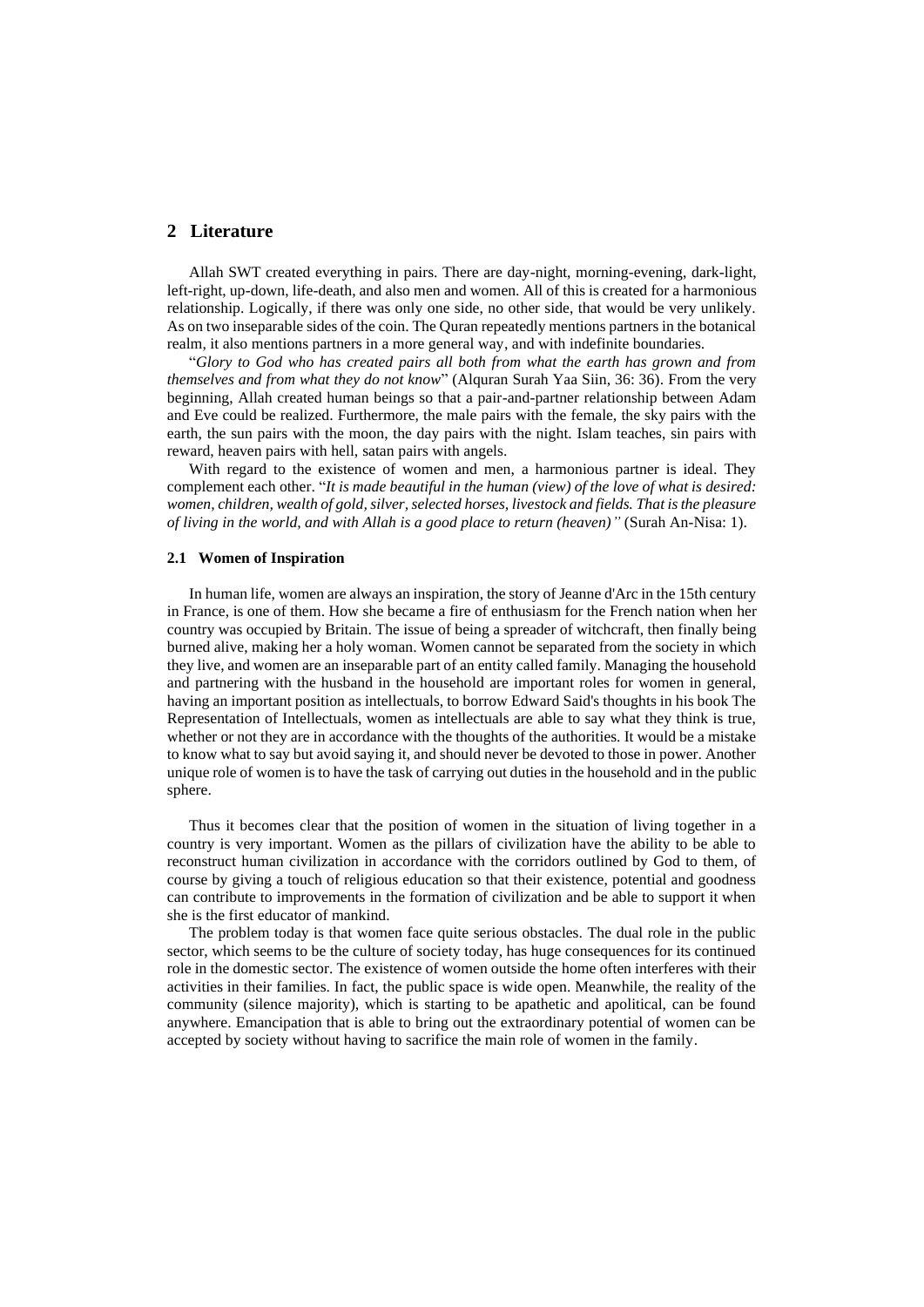#### **2.2 Emancipation, Resistance to Polygamy**

One of the Indonesian female figures who became a source of inspiration is R.A. Kartini. She is the daughter of R.M. Adipati Ario Sosroningrat, Regent of Jepara, was born on April 21, 1879 in Mayong, Jepara Regency. Kartini is the daughter of her father's second wife. Until the age of 12, Kartini was still allowed to go to school and leave the house by her father. However, in 1892, she had to undergo seclusion, which at that time was a Javanese custom that was applied to adult women. For four years Kartini was confined in seclusion, and after being released from that confinement, she faced the obligation to marry a man she did not know. He was R. Adipati Djojo Adiningrat, the Rembang Regent who was already married. Actually, Kartini was very much against such marriage customs, but she was helpless, because "just obeying" was a value that Javanese women had to adhere to, and marrying an unknown man was a custom and a must for Javanese girls at that time.

Kartini lived in the earliest phase of Indonesian nationalism. Kartini's sense of nationality was only fought for by herself, without the support of mass organizations that did not yet exist at that time. Awareness of the fate of their nation can be listened to through resistance to polygamy, which was then entrenched among the Javanese aristocrats. In a letter to her best friend, Zeehandelaar, Kartini expressed her feelings as follows:

Once in a while I can't put love. If it's going to make love, in my opinion, there must be respect first. I have no respect for Javanese youth. How can I respect someone who is already married and who is already a father, but because he is satisfied to have married the mother of his children, bring another woman into his house, the woman whom he marries legally according to Islamic law? Who doesn't? And why not? It is not a sin, and it is not a reproach. Islamic law allows men to keep four women. Even though people say a thousand times that having four wives is not a sin according to Islamic law, I say that it is a sin. Anything that hurts others, is sin in my opinion. What is the miserable punishment that a woman must suffer, if her man returns home with another woman and that woman must be recognized as his legitimate male wife, and must be accepted as a rival? That woman can be tortured, hurt for the rest of her life to her heart's content, but if he does not want to free her again, that woman can only cry as high as the sky to ask for rights, nothing will get.

Do you understand now why I hate marriage so much? Work as low as I want to do it with a big heart and earnest, as long as I do not have to marry, and I am free. Stella, you know what a sad heart. My heart really wants to do something, but I feel really powerless to do so.

You ask whether I was originally confined in four thick walls. You think I live in an eggplant or something. No, Stella, my prison is a large house, with a large courtyard around it, but around the courtyard there are high walls. This wall is our prison. How big is our house and yard, if we always have to live there, it feels too tight. I remembered how I, because of infinite despair and sadness, then threw my body over and over again at the ever-closed door, and on that cruel stone wall. Where do I go, every time I break my way by a stone wall or a locked door.

Our whole world of bumiputera will certainly change too. The time of change is predestined by God, but what? That's the problem. We cannot speed up the time of change. Comrade, we are saying here, it would be nice if we slept first for a hundred years, and when we wake up again, then we feel we fit the situation at that time. (Excerpt from Kartini's Letter to Ms. Zeehandelaar, November 6, 1899. Quoted from R.A. Kartini, After Darkness Is Out of Light, Jakarta: Balai Pustaka, 1949, translation by Armijn Pane).

However Kartini lamented and opposed the custom, the confinement of customs and traditions in her family was stronger. She had to give up. On November 8, 1903 Kartini had to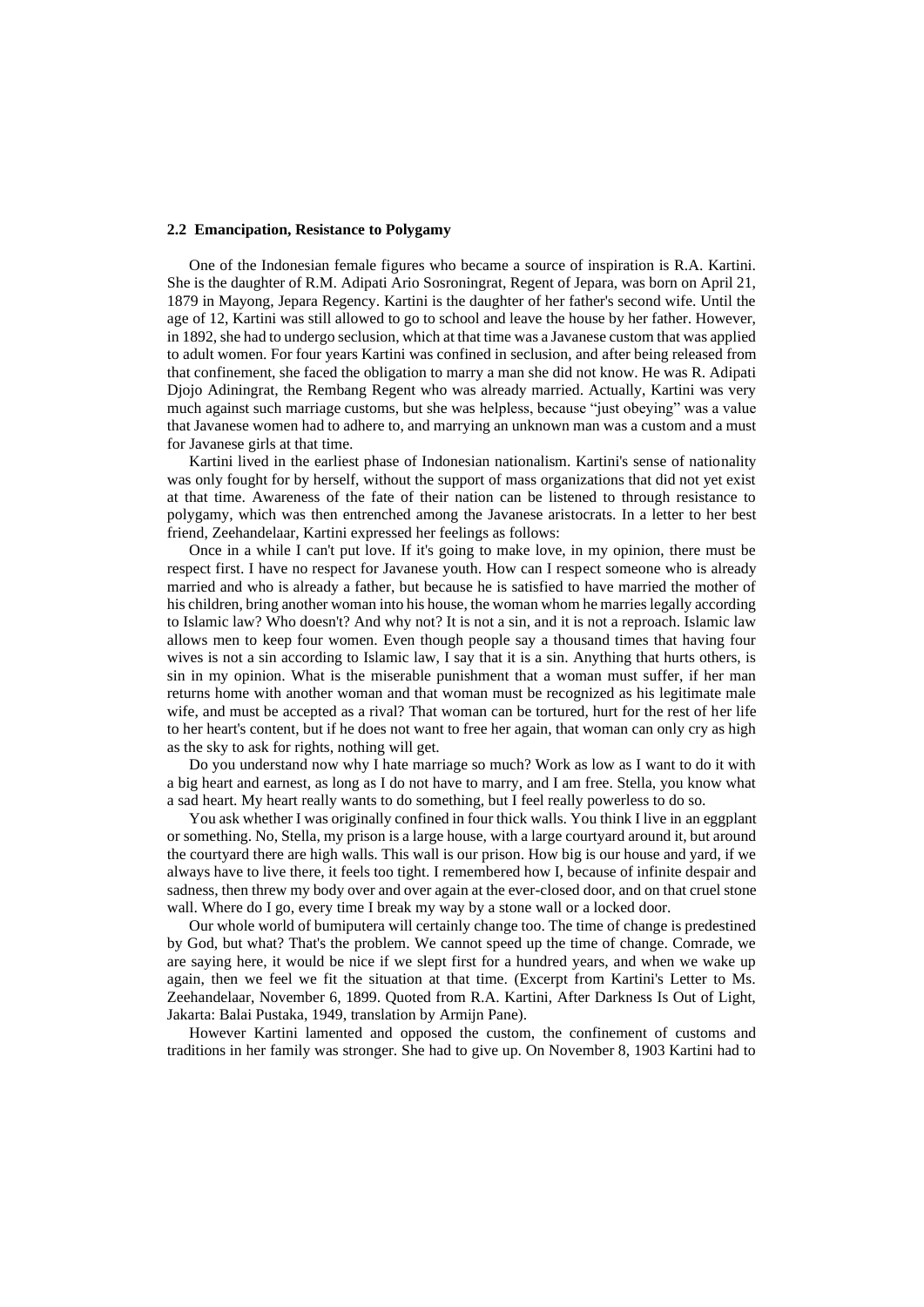marry the Regent of Rembang, R. Adipati Djojo Adiningrat. On September 13, 1904, her son was born, and four days later on September 17, 1904, Kartini died.

## **3 Method**

#### **3.1 Conflict Due to Religion**

At the time of Kartini's life, conflict over religion seemed to be prevalent in Javanese society. This condition can be seen from Kartini's outpouring in her letter to Zeehandelaar as follows:

Religion means that it will give mercy to humans, so that there will be friendship with all God's creatures. All of us brothers and sisters, not because we are the same as the father of a human birth, but we are all creatures of a Father, to Him, who reigns in the heavens. O my Lord, there are times when I wish, it would be nice if there was no religion. Because, that religion, which actually has to unite all the servants of Allah, has always been a source of strife and division, has been the cause of fights, murders which are very horrible and cruel. People who are a thousand opposites, because they have different ways of serving the One God. People who are very merciful, very sadly divorce, because different places call to God. God that too; stands the wall of a compassionate heart. Is it true that religion is a blessing for humans? I often ask myself, hesitating. Religion must keep us from sinning, but how many sins do people commit in the name of that religion? (Extract from Kartini's letter to Ms. Zeehandelaar, 6 November 1899).

#### **3.2 Education for Indigenous Women**

Kartini also fought for the improvement of the lives of the native people through women's education. Below are Kartini's thoughts about the importance of education for indigenous (bumiputera) women:

I have been thinking about education for a long time, especially in the last few times. I see education as a noble and sacred obligation. I see it as a crime, if I carry out the educational effort, but I don't have the full skills yet. It must be evident first, whether I am able to become an educator or not. In my opinion, education is education of mind and spirit.

It feels like an educator's obligation has not been completed if she is only educating her mind. She must also work to educate minds even though there is no law that obliges him to do so. I ask myself, can I? I still need to be educated?

With all my heart I confirm the thoughts of your husband, Madam, which is written in a circular about a teaching case for bumiputera girls: "Women are become pillars of civilization teachers!" Not because women are considered capable of that, but because I truly believe that from that woman a great effect will arise, both deteriorating and improving life. It is she who is more able to help promote human morality.

It was from women that humans first received education. It is in her day that the child learns to feel, think and speak. Increasingly, I have come to know that this initial upbringing is not insignificant for human life in the future. How could the mother of a bumiputera be able to educate her child, if they themselves are not educated?

That is why I am very excited about the noble intention of providing education and teaching for native girls. I have known for a long time, that this is what can change the lives of us sad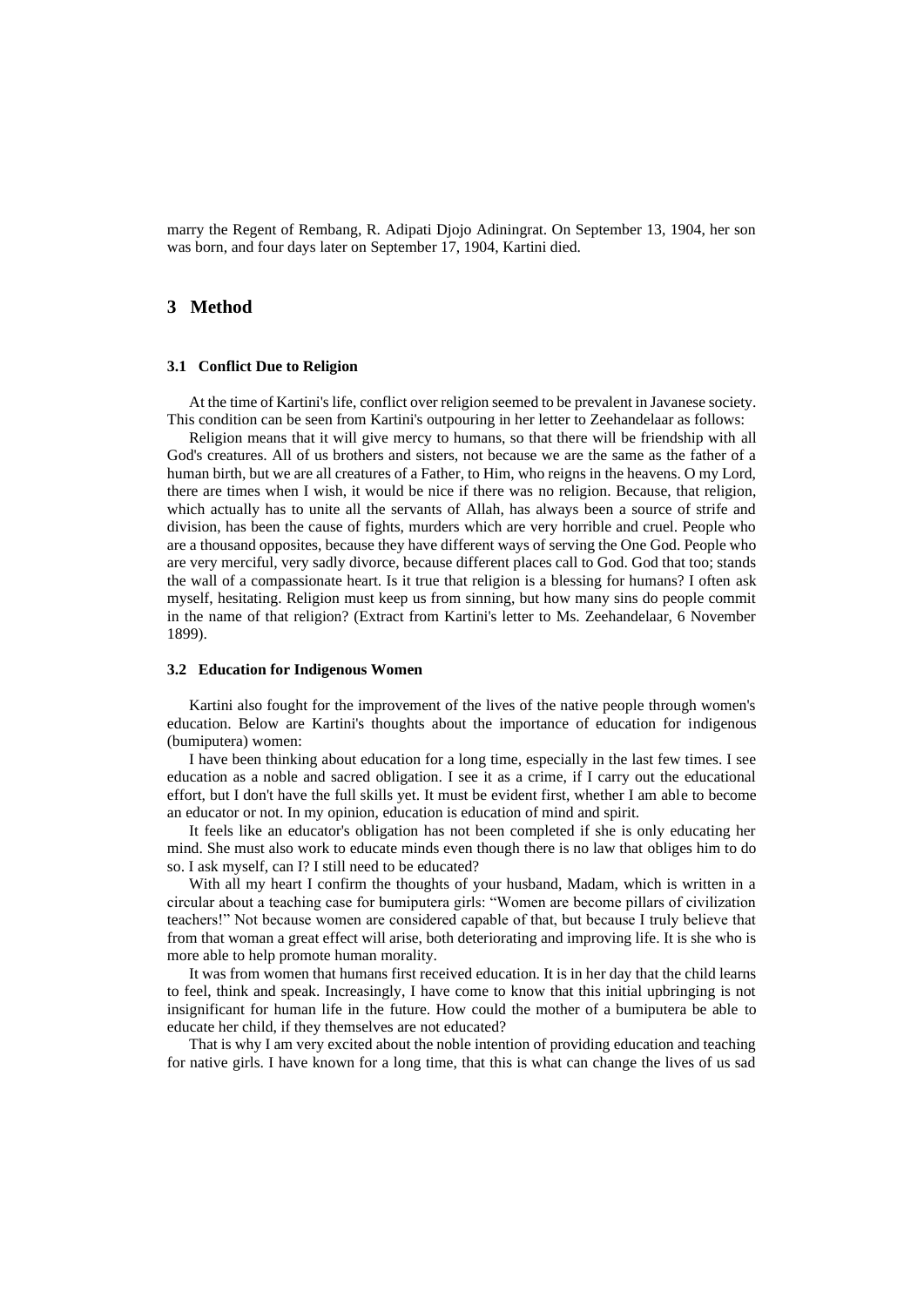native women. Teaching these girls not only to women will bring grace, but also to the entire bumiputera society (Extract from Kartini's letter to Mrs. Abendanon, January 21, 1901) translation by Armijn Pane).

Thus Kartini, with no awareness and understanding of the concept of nationalism, she cared about and had a very high sensitivity to aspects of the life of the native people that had to be improved and enhanced.

## **4 Result and Discussion**

#### **4.1 Meaning of Gender**

The word gender means differences in roles, functions, and responsibilities between women and men which are the result of socio-cultural constructions and can change according to the times. This gender issue has an impact on status, function, role, and responsibility, to the extent that it concerns men's and women's activity spaces in society. It is as if there is discrimination against the roles of women and men, and gender injustice which affects the existence of women themselves. So women's obsession is gender equality.

Gender is often identified with sex. Gender is very different from sex. Gender is understood as a gift from God Almighty with its character. Etymologically the word "gender" comes from English which means "gender" (John M. Echols and Hassan Shadily, 1983: 265). The word "gender" can be defined as "the visible differences between men and women in terms of values and behavior" (Victoria Neufeldt (ed.), 1984: 561).

Gender can be defined terminologically as cultural expectations of men and women (Hilary M. Lips, 1993: 4). Meanwhile, according to Showalter, gender is the differentiation of men and women seen from the socio-cultural construction (Elaine Showalter (ed.), 1989: 3). Nasaruddin Umar (1999: 34) explains that gender can be used as an analytical concept that can be used to explain something. Women's Studies Encyclopedia more explicitly explains that gender is a cultural concept that is used to distinguish the roles, behaviors, mentality, and emotional characteristics of men and women that develop in society (Siti Musdah Mulia, 2004: 4).

Gender as an analysis tool is generally used by adherents of the social science school of conflict, which focuses on structural and system injustices caused by gender. The problem and need to be challenged from their analysis using gender analysis is the structure of "injustice" caused by gender roles and differences. Feminism is a word that has a meaning as a movement that starts from the assumption and awareness that women are basically oppressed and exploited, and there must be efforts to end this bad behavior towards women.

Mansour Faqih views this issue by highlighting that gender injustice is caused by four things:

1. Marginalization of women (green revolution which prioritized men over women).

- 2. Subordination of women by men.
- 3. Stereotypes (wrong views) between women and men.
- 4. The existence of violence in household.

There are many concerning cases related to women, apart from the four factors above, trafficking, contract marriage, are other things that deserve attention. This is due to powerlessness, low education, and weak empowerment of women's potential. Gender equality is a condition that is equal and balanced between men and women in gaining access (opportunities, opportunities) in various aspects of life.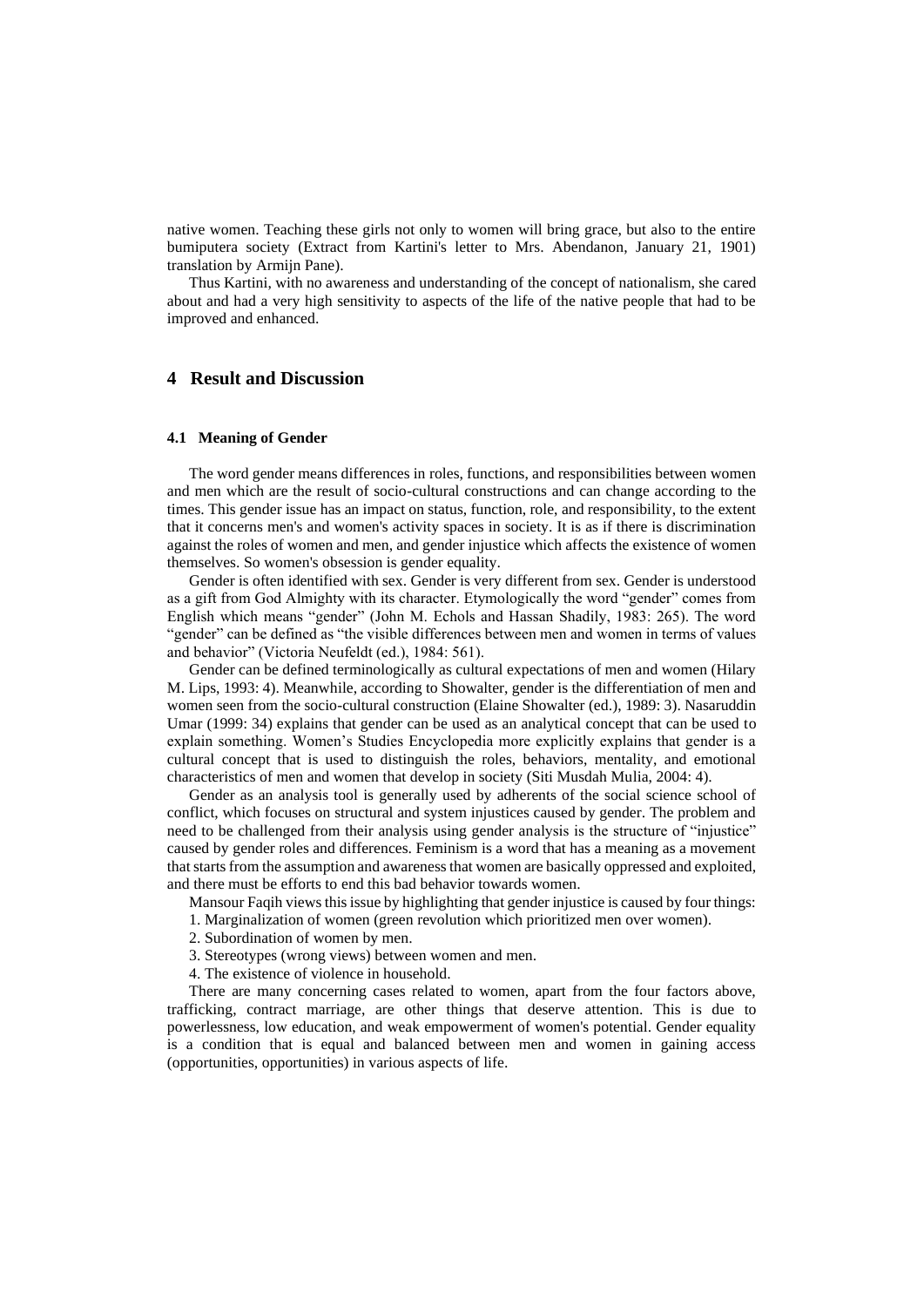Feminism is an understanding and a movement that demands full equal rights between men and women. According to Fakih (1996: 78), feminism is generally a movement that originates from the assumption and awareness that women are oppressed and exploited, so there must be an effort to end oppression and exploitation.

Feminism emphasizes equal rights between women and men, both in employment, income, and equal opportunities in various ways. Like other schools of thought and movements, it is not single, but consists of various ideologies, paradigms and theories whose orientation is focused on fighting for the fate of women. So it is feminists who faithfully proclaim this gender equality.

Feminism can be categorized as an ideology, because now it is no longer a mere thought movement, but has developed into a movement that has a structural-conflict approach. In the structural-conflict approach, everything related to gender relations can be seen and placed in a contradictory and antagonistic context. The other side of feminism is the awakening of the awareness of injustice towards equal dignity and honor with men as God's creatures who are born equal.

#### **4.2 Women in Islamic Perspective**

Allah SWT gives intelligence to every woman. Therefore, it is to women that children are entrusted. God does not necessarily give such a big mandate, if women do not have extraordinary potential. Women should have a strong identity, so that they are able to carry out their duties properly. Mother is a nickname for women who usually have children, are already married, or are educators, also for certain age categories (for some women who feel young? There is a feeling of uncomfortable being called mother, even though they are physically adults).

For the first vocation, mother is a printer from an early generation, cannot be replaced by anyone. Even by the best and most expensive schools. So women are creatures full of potential that Allah SWT prepared to form the next generation. Being a mother today is not easy, with the times that seem endless, as well as the view of society today in seeing the mother figure, is faced with a dilemma.

"Heaven on the soles of mother's feet" becomes a series of sentences filled with the meaning that the task of women is so noble in living life on this earth, whether as children, wives, mothers, as well as in other roles. Of course this is a form of respect for women. And Islam deeply glorifies women.

Islam has a view of women by placing them so high and respect. Women also have the right to do whatever they want, as advised by the Prophet. "Give alms, O women, even from the jewelery you wear". This is proof that women still have property rights. They are free to spend their wealth as they wishes.

This statement breaks the opinion of feminists who advocate gender equality, that women are imprisoned in an Islamic perspective. In a different portion from men, women have got a noble place. So without the need to herald gender equality, women have got it. The problems faced by women today, are that women able to divide their duties, roles and responsibilities so that they can carry out their duties properly? This condition makes most women stifled if they only live at home, work as a housewife as if they are not prestigious, so on the pretext of selfactualization, economic conditions, to being bored at home, the role outside the home is taken. This is legal, if women take part in roles outside the home, as long as they remain in accordance with their nature. Interpret the sentence that Allah SWT made humans as caliphs on earth, not only men who got the task as caliphs, but all humans. Men and women without exception, through intelligence, the function of the caliph is able to carry out it.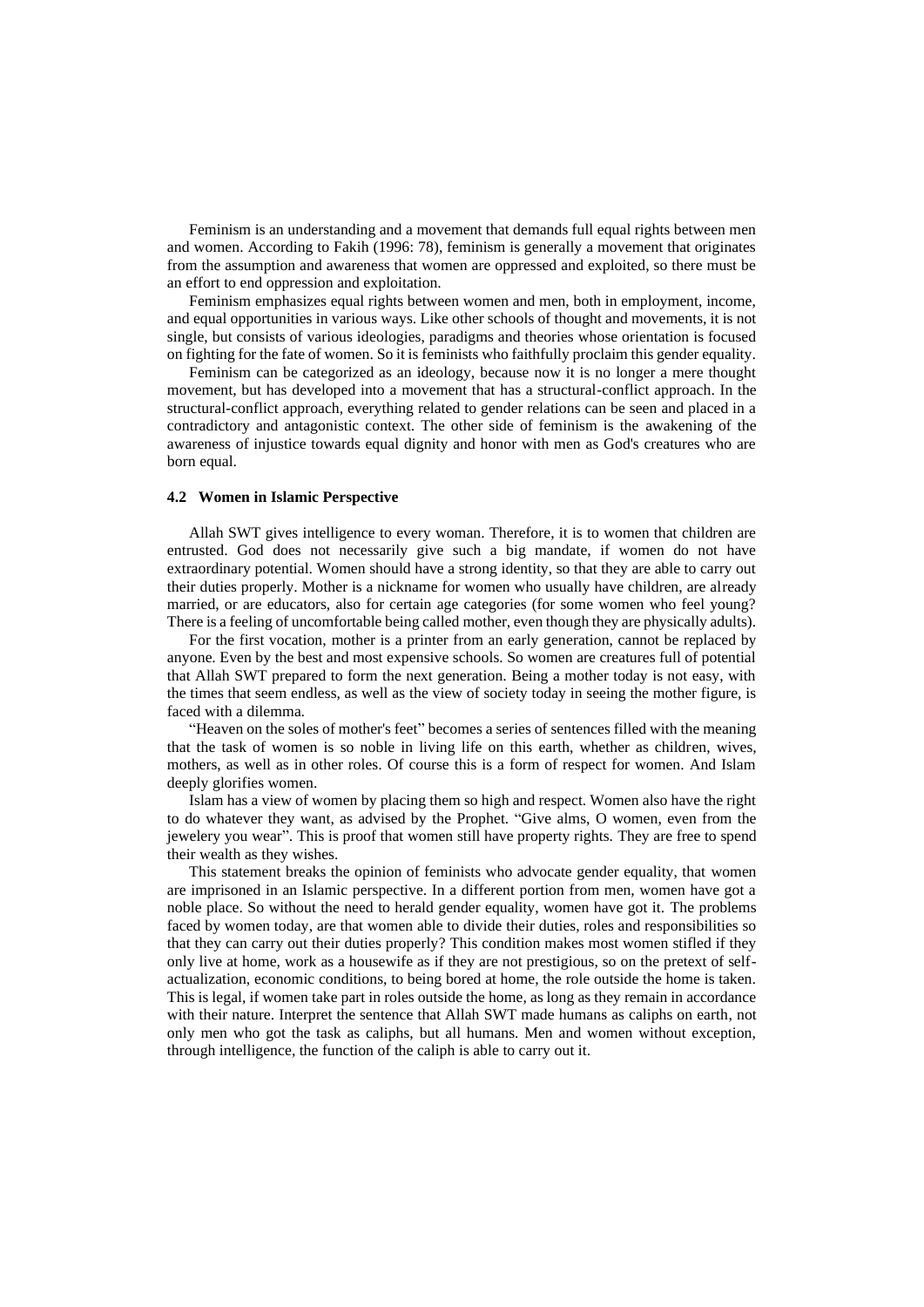Concerns that women will not be anxious in carrying out their roles, women must be able to understand self-concepts. Where it comes from, what it was created for, where it will return, need to be deeply understood. Adequate education, understanding of roles, functions, status, and responsibilities as well as time management is very helpful in overcoming existing problems. So gender equality no longer needs to be voiced, because Islam has already implemented it.

#### **4.3 Harmonization of Women and Men**

Finding a girl who is secluded when entering adulthood today is very difficult, maybe not even there anymore. Likewise, women who are forced to marry men who do not know are getting smaller. There are still, but not many of them. Even if there is a forced marriage, it is usually the result of family problems, not because of a habit like the era of RA Kartini. If Kartini says, "After darkness, light rises", then today the Indonesian nation is in a period of bright light. Even so bright that it looks dazzled.

Yes, women now live no longer confined, but free as birds flying wherever they want. Even so free, women today are free to express their feelings without hesitation. Even when it comes to love, women express their feelings before men. In the past, women tended to be passive when it came to love. They wait for men to confess their love first. After there is confirmation from men, women then give responses commensurate with the love given by men.

In fact, in some cases, women are more aggressive in chasing the men they like. Women claim to fall in love first than men convey it. Maybe she got the love back from him, maybe she didn't. But the behavior of aggressive women is increasingly prevalent these days. Maybe they are influenced by the soap operas they often watch on television. Maybe this condition has not been encountered by women in the past, so that women generally behave passively. In the past, women who were aggressive were called rude.

Which is better, a passive woman who accepts whatever circumstances are given, or an increasingly expressive, aggressive woman who can say whatever she wants? Both are good as long as there is a sense of responsibility. A woman who is passive must accept the consequences if she gets a boyfriend from a boy she doesn't like, because she doesn't reveal who is actually the man she doesn't like. On the other hand, an aggressive woman should not be disappointed if the man who is being chased has a wife or girlfriend, so that he does not want to choose another woman. What is more precise is, to be passive to maintain politeness. Men who love women will usually chase women who are polite and careful, not women who are aggressive to him. When the situation is very important, women must also have the courage to convey their ideas, not just be silent. But even if they do talk, women don't need to talk excessively.

Apart from that, the freedom that women have, which men also have, is not used arbitrarily for counterproductive activities. Lesbian, gay, bisexual, and transgender sex can not be tolerated simply for reasons of freedom. This is because freedom means that there is a limit, there is a limit to the freedom of others. Free does not mean free to be damaged or destroyed. Meanwhile, sexual relations between lesbian, gay, bisexual, and transgender people are intrinsically damaging to humans and humanity. Having children through the relationship of a man and a woman is common, and it is only possible by having sex between a man and a woman. Beyond that it is impossible.

Although the relationship between man and woman is normal and will produce offspring, their relationship must be legal. The legal relationship between a man and a woman in Islamic perspective is marriage, which is a contract between the guardian and the groom. This ritual is a handover of responsibility from parents as guardians to the man who becomes the husband. Islamic fiqh law allows guardians (parents) to marry off their children to anyone. But in Islam,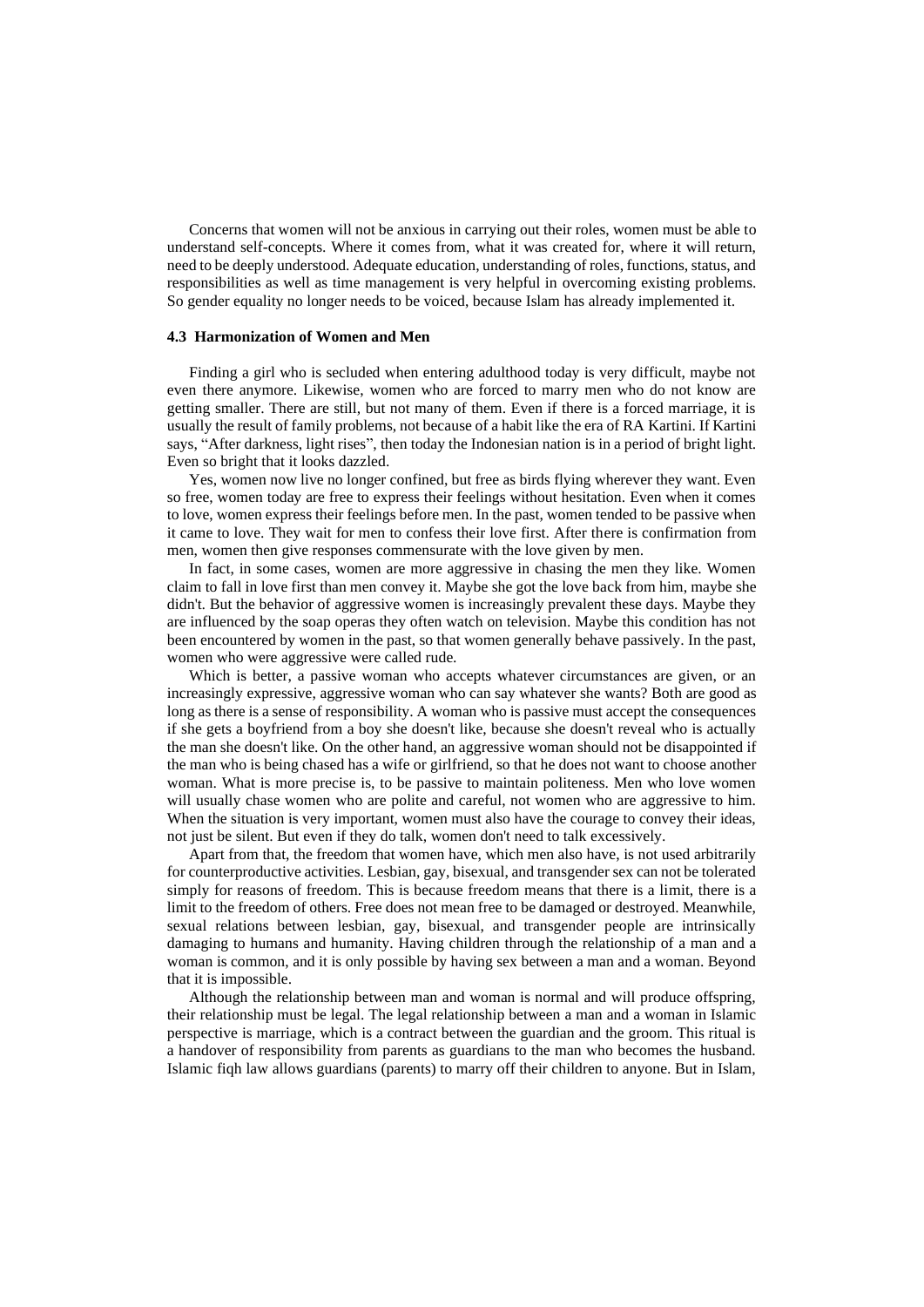marriage is not just a legal issue, it also concerns ethics and morals. Although parents are free to marry their children to anyone, men who are matched must be in balance with the daughter they marry, so that it benefits them.

Islamic law also allows men to marry four women, as complained R.A. Kartini. But again, the issue of marriage is not just a legal issue, but also concerns ethics and aesthetics. The legal basis for allowing a man to marry more than one woman is the Koran Surat An-Nisaa verse (3) which means, "And if you are afraid that you will not be able to be fair to the (rights) of an orphaned woman (if you marry her), then marry a woman (other). ) that you like two, three, or four. But if you are afraid of being unfair, then (marry) just one person, or the slaves you have. This is closer to non-persecution." (Surah An-Nisaa, 3).

The above verse allows a man to marry 2, 3, or 4 women. But this verse also gives a signal about the possibility of being unfair, or at least if all parties are concerned about injustice. If both men and women are worried about injustice, the solution is to marry only one woman. At best, if there was still slavery, men could have sex with their slaves. Married with only one wife or with a slave has the opportunity for peace, without domestic fuss. That is, Islam provides an opportunity for polygamy to occur, but in certain situations, it suggests that it is enough to marry one wife or monogamy. Both polygamy and monogamy must all be adapted to the context of the husband and wife situation, not done arbitrarily.

Absolutely rejecting polygamy is not a solution to creating justice. In fact, rejecting polygamy means approving injustice. When the number of women is more than the number of men, then polygamy is a solution. With polygamy, all women get the opportunity to marry the man they love. But if polygamy is prohibited, then there will be injustice, because there are some women who are happy to get husbands, but there are others who cannot marry forever. In addition, in certain situations there are people who are so rich, but some others experience poverty. Marrying a woman to help others is part of goodness, even if you are a second, third, or fourth wife. But again, if polygamy causes no benefit, then they are advised to marry only one woman.

## **5 Conclusion**

Women in their lives have dual roles, as wives and mothers. The two roles of women cannot be replaced by men. Pregnant women, giving birth, and breastfeeding then educating their children is a series of tasks that require extra attention. Such a heavy duty makes women very noble in the eyes of Islam.

The tendency for the role of women to increase in the current context makes women more able to manage their thoughts, energy, time and all their attention to remain in their nature. The role of the breadwinner, the emancipation that is touted is not wrong, because as human beings, women also have the potential that should be explored optimally so that it is useful for the benefit of society. "The best human being is the one who benefits the most for others", this can be attributed to women who have multiple roles.

The logical consequence of this dual role is that women are required to continue to learn, and work and work so that they can become the pillars of the state that can lead their children to become golden generations in the future. So the role of women in the Islamic perspective in the contemporary context does not violate their nature as real women.

Modern women from the perspective of Islam are those who have the responsibility for their choices in life. They look great by showing Islamic morals on the one hand, but they are also